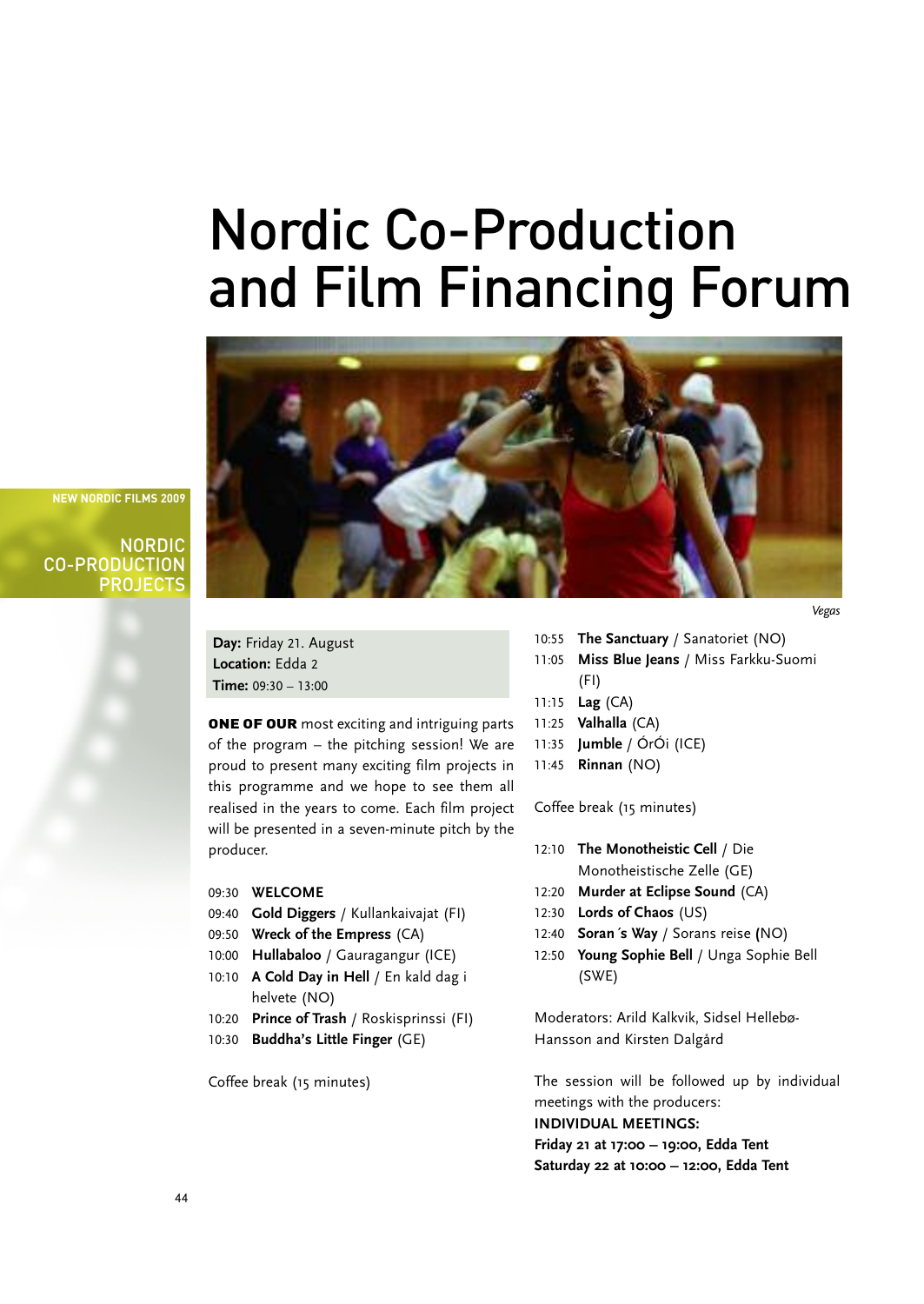## Buddha ' s Little Finger

SYNOPSIS: It is the "1991 coup" in the Soviet Union, the day when hardliners try to take the government from Gorbachev. Pyotr Voyd, a young small-time gangster wakes up in the notorious prison of Lubyanka, captured by the KGB. Extreme interrogation methods are carried out on Pyotr, eventually leading to the alteration of his memory. No matter how forlorn the situation seems, he is determined to find out why he and his friends ended up at the mercy of the secret service – if only his search was not hampered by the fact that Pyotr keeps waking up as a revolutionary poet living in 1919. Buddha's Little Finger is about Russia of the past, the present and the future - a Molotov cocktail to explain the quest for one's soul trapped between the ever-shifting times.

TONY PEMBERTON was cited in Variety as One of Ten Directors to Watch in 2000, he has previously shown films at The Anthology Film Archives and The Whitney American Museum, as well as various festivals in America and Europe. In order to make *Beyond the Ocean* (2000), he moved to Russia and now continues to work between there and New York, planning more international projects. Currently Tony is post-producing his documentary on legendary pop group DEVO.

KARSTEN STÖTER grew up in Niedersachsen (lower Saxony). He studied German and Russian literature in Hamburg and St.Petersburg before he moved to Berlin in 1998 where he was an inhouse producer at Egoli Tossell Film. He then started his own venture with Benny Drechsel in 2005. He has previously worked on feature films like *Russian Ark* (2002), *Salamandra* (2008) and *Jaffa* (2009).

ROHFILM is a German independent production company with offices in Berlin and Leipzig. Founded in 2005 by Karsten Stöter and Benny Drechsel, we develop and finance feature films and documentaries for the international crossover arthouse sector. Our focus is on mining stories with strong cinematic conviction as well as finding and fostering filmmakers with distinctive talent.

**NEW NORDIC FILMS 2009**

### NORDIC CO-PRODUCTION **PROJECTS**



**TONY PEMBERTON**



**STÖTER**

**COUNTRY** Germany – Russia -Canada **DIRECTOR** Tony Pemberton **PRODUCERS** Karsten Stöter, Benny Drechsel, Mikhail Kalatozov **PRODUCTION COMPANY** Rohfilm GmbH, Kalatozov Fund **TOTAL BUDGET** 3.5 Mio **EUR FINANCIER PARTNERS** Medienboard Berlin-Brandenburg, MDM **GENRE** Drama **SHOOTING START** Summer 2010 **SHOOTING LANGUAGE** English **CONTACT PERSON** Karsten Stöter **CELLULAR** +49 173 6069601 **E-MAIL** karsten@rohfilm.de **WEB SITE** www.rohfilm.de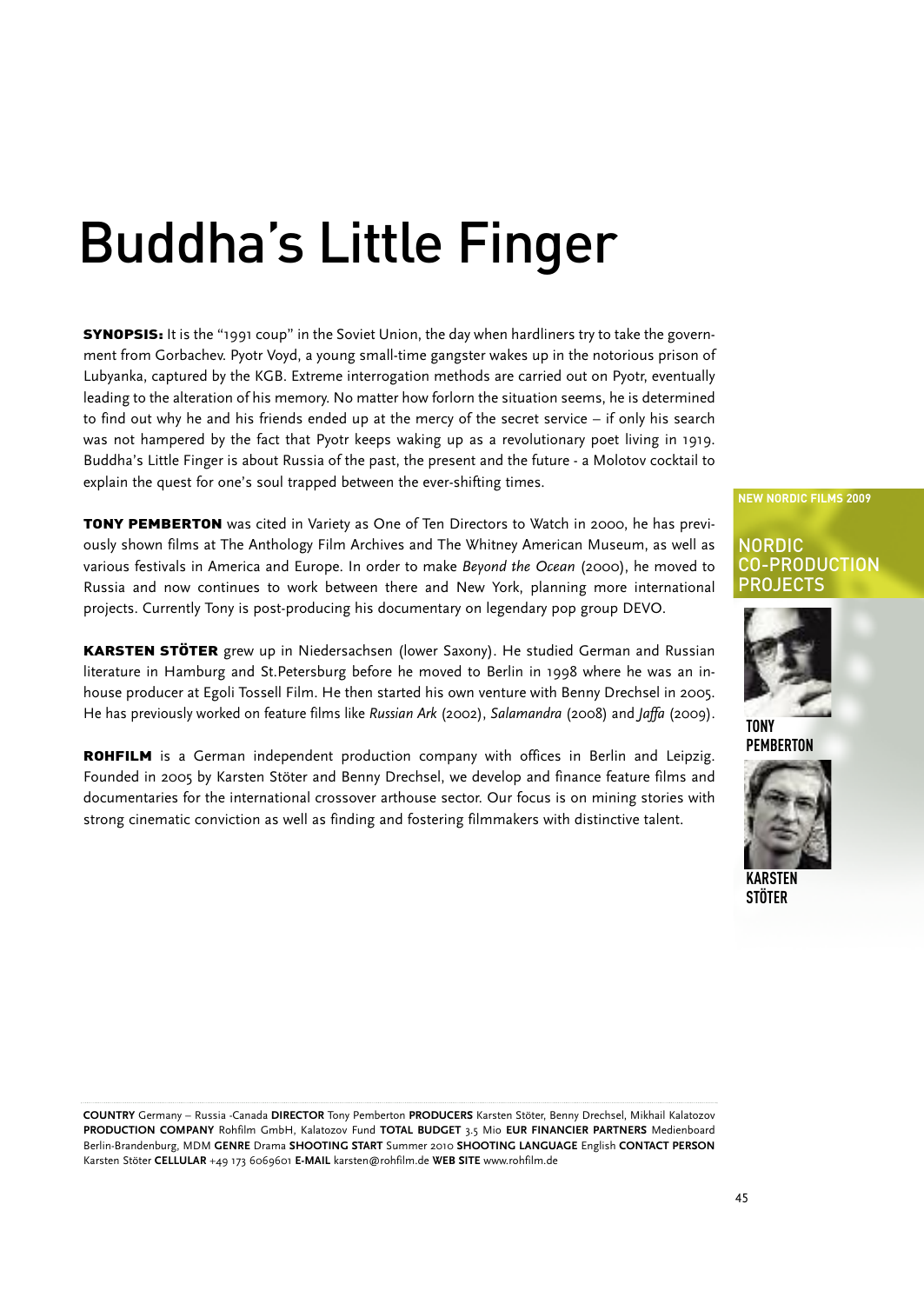### A Cold Day in Hell

SYNOPSIS: A film about the battle of the genders, hate and violent urges and about a woman's path towards the most important break-up of her life. In this film the known and the trivial, the things that ease tension and prevent conflicts from spiraling out of control, are completely absent. It's about two people, Björn and Kristin. It's about power and the power they have over each other. It's raw eroticism but it's also the sort of love that achieves a sexual equality between the genders.

*Director´s note*: In spite of, or rather maybe because of, the environment framing the story where external circumstances may influence the relations, the action between the characters will be distinct. The characters are fighting the difference between men and women's way of handling their feelings and desires. The film will challenge fixed views and prejudice towards female sexual lust.

**NEW NORDIC FILMS 2009**

#### NORDIC CO-PRODUCTION **PROJECT**





**ANNA BJÖRK**

ANETTE WINBLAD has previously directed two feature films: *6 Points* (2005) and *White Trash* (2006). She has also directed a number of short fiction films and documentaries: *Rent by Hour* (short), *Hjärtats längtan* (doc.), *En svala på jakt* (doc.), *Mepa* (doc.), *Möten i Kuttainen* (doc), *Solveig i norra riket* (doc.), *Fan ta dom* (mid-length film)

ANNA BJÖRK has worked in the movie industry for twenty years. She has been involved in nearly 60 short films, of which many have been selected to represent Sweden abroad. In 2004 she founded her own company, Davaj Film AB (Sweden), and in 2007 she joined Pomor Film AS (Norway) as a co-owner and producer. Feature films: *Rare Exports* (in prod.), *Wolf* (2008).

**POMOR FILM AS**, based at FilmCamp Norway, has two producers and one location manager and focuses on feature films and co-prod. shooting in the vast areas at the very top of the Scandinavian Peninsula. This spring co-produced *Snow Queen* (Estonian feature) and this autumn *Rare Exports* (Finnish feature).



**COUNTRY** Norway **DIRECTOR** Anette Winblad **PRODUCERS** Anna Björk & Knut Skoglund **PRODUCTION COMPANY** Pomor Film AS **TOTAL BUDGET** € 2.100.000 **FINANCIER PARTNERS** FilmCamp AS/Norway, Filmpool Nord AB/Sweden, Norwegian Film Institute (development funding), Filmgården HB/Sweden, NRK Norwegian Broadcasting, Nordisk Film (distr.), HOB AB/Sweden, Periferia Productions Ldt/Finland, Media Programme Slate funding **GENRE** drama **SHOOTING START** October 2010 **SHOOTING LANGUAGE** Norwegian **CONTACT PERSON** Anna Björk **CELLULAR** +46 570 42 62/+47 911 74 885 **E-MAIL** annabjrk@mac.com **WEB-SITE** www.pomorfilm.no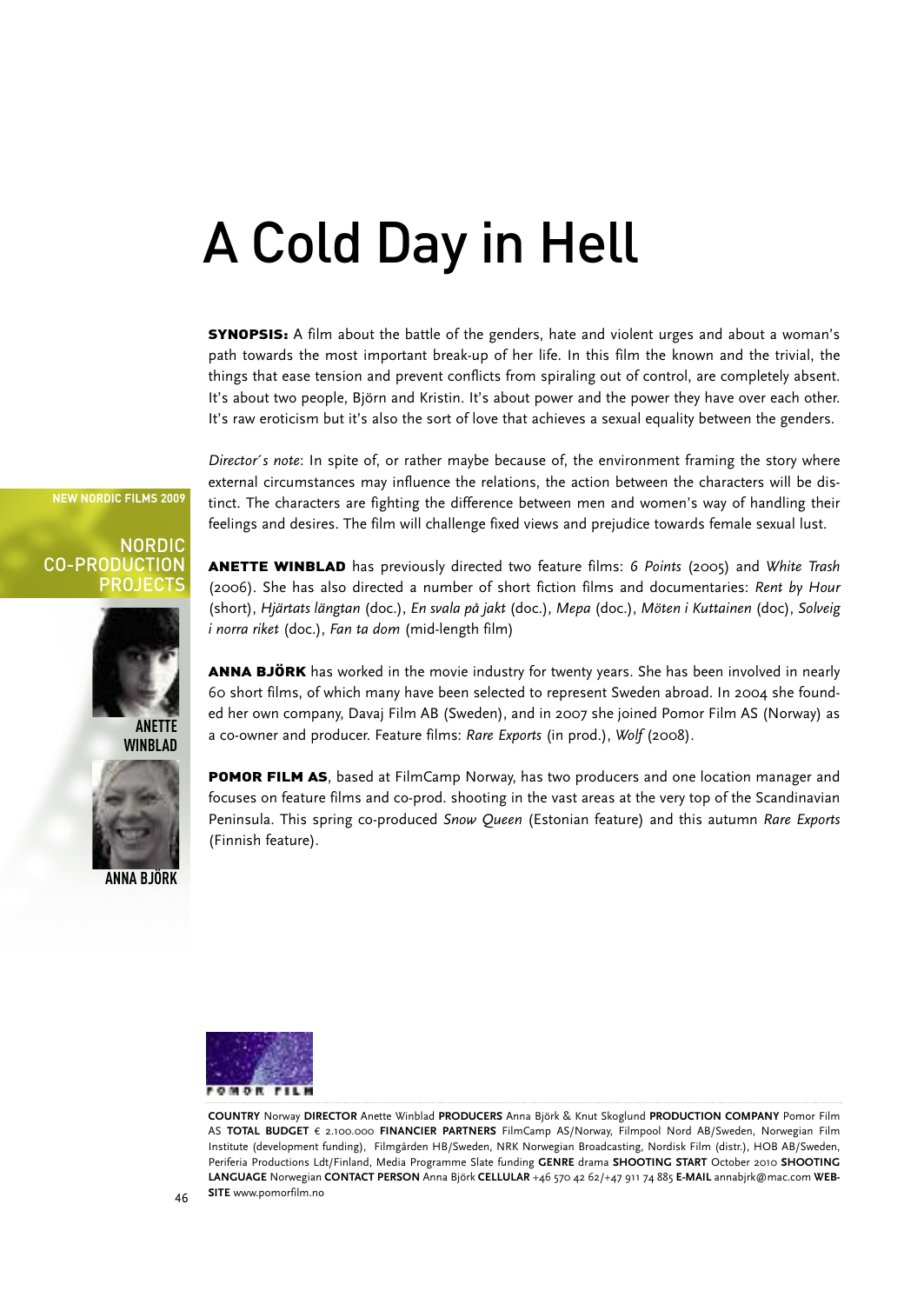# Gold Diggers

SYNOPSIS: Krista (36) and Kaius (28) are siblings from Finland who moved to Sweden fifteen years ago. They learned the language, but never learned to like the new place they're at. They make money out of petty crime, running errands for anyone who would pay for it. Krista also has a "proper" job as a hotel cleaner, and she has adapted to the environment, finding her low-status invisibility very comforting. But this invisibility is no option to Kaius, who has grown tired being an errand boy and to climb up the ladder he makes a contract to kill a man from a rivaling clan. This decision forces the siblings to redefine their life. In a grim and realistic setting, *Gold Diggers* is a story of empathy and loyalty, of sudden tenderness that awakes when you notice the resemblance between yourself and a total stranger.

AULI MANTILA is the author and director of three award-winning and acclaimed feature films -*The Collector* (1997), *The Geography of Fear* (2000) and *My Friend Henry* (2004). In addition to this, she has directed a number of TV series and TV films. Mantila is also a renowned lecturer and dramaturg. She is described as a thinker, a reformer and a significant representative of her generation of Finnish filmmakers.

**ULLA SIMONEN** began producing in 1997 and has worked with films of various lengths and genres. She has also a four-year experience of decision making in AVEK as a commissioner. She lectures and works as a tutor for different international workshops. Simonen is a member of EFA since 2001 and was Finland's representative in Producer's On the Move in 2008.

AAMU FILM COMPANY LTD., founded in 2001, has produced both fiction and documentary films of various lengths. The company aims for creating high-quality narration for international audiences and their mission is to change the way of seeing the everyday.

**NEW NORDIC FILMS 2009**

### NORDIC CO-PRODUCTION **PROJECTS**







**COUNTRY** Finland **DIRECTOR** Auli Mantila **PRODUCER** Ulla Simonen **PRODUCTION COMPANY** Aamu FIlmcompany **TOTAL BUDGET** 1 700 000 € **FINANCIER PARTNERS GENRE** Drama **SHOOTING START** February 2010 **SHOOTING LANGUAGE** Finnish / Swedish **CONTACT PERSON** Ulla Simonen **CELLULAR** +358409005505 **E-MAIL** simonen@elokuvayhtioaaamu.fi **WEB SITE** www.aamufilmcompany.fi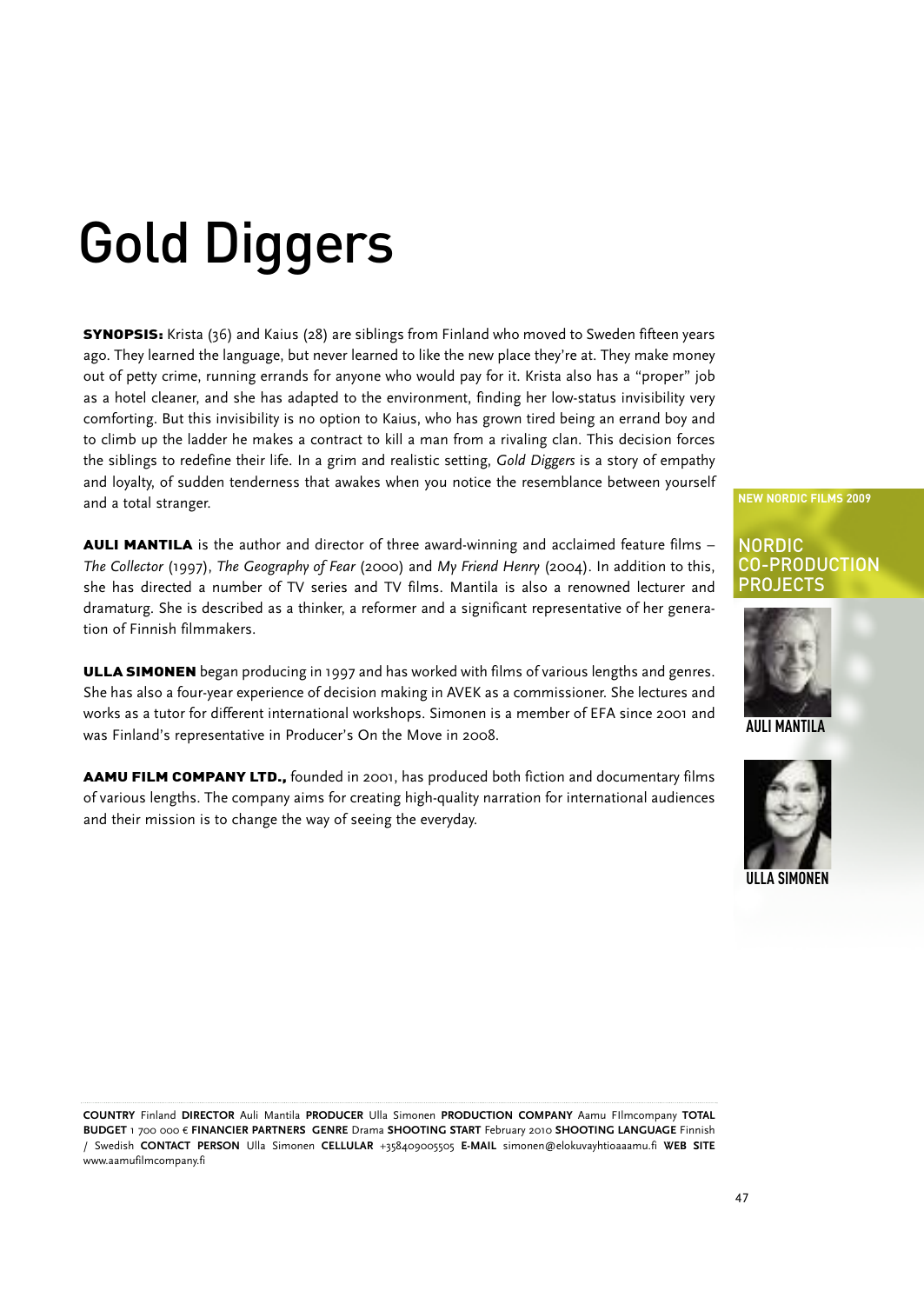### Hullabaloo

**SYNOPSIS:** The time is 20 years and a few months before the millennium, and the unrecognised, self-proclaimed genius Orm Odins has to deal with the age-old existentialist dilemma that is teenagehood. With his final exams looming, his hormones in overdrive and love just around the corner, what can a great poet do to survive?

Our setting is Reykjavik in the eighties, a city that is going through a spurt of growth not unlike our eloquent hero, Orm Odin. In the span of a few months he grows from a carefree teenage boy to a responsible adult. His antics often cause him and his closest circle of friends and family a heap of trouble with school authorities and fellow students. He even goes as far as to have a brush with the Icelandic penal system.

**NEW NORDIC FILMS 2009**

### NORDIC CO-PRODUCTION PROJECTS



**GUNNAR BJÖRN GUÐMUNDSSON**



**SIGURJONSSON**

Like so many angry young men, Orm has an opinion about everything, and nothing escapes his sarcastic outlook on life. Even though many would disagree with him, in his own mind he's always right. Until one day he can't talk himself out of trouble any more.

**GUNNAR BJÖRN GUÐMUNDSSON** has been working in the theatre and filmmaking for the past 17 years. In this time he has written and directed a multitude of works for all media. His first film, *Astrópía*, turned out to be the largest grossing film in Iceland in 2007.

THOR SIGURJONSSON has co-produced and produced over 20 films. Many of these have garnered great critical acclaim, including an Oscar nomination.

**ZIK ZAK FILMWORKS** was founded in 1995. Since then the company has become one of the leading players in the Icelandic filmmaking scene, and its productions have been sold worldwide, receiving numerous awards and special mentions at prominent festivals.



**COUNTRY** Iceland **DIRECTOR** Gunnar Björn Gudmundsson **PRODUCER** Thor Sigurjonsson **PRODUCTION COMPANY** Zik Zak Filmworks **TOTAL BUDGET** 1.400.000 € **FINANCIER PARTNERS** Icelandic Film Centre, Finnar, RAI **GENRE** Teenage lovestory **SHOOTING START** March 2010 **SHOOTING LANGUAGE** Icelandic **CONTACT PERSON** Grimar Jonsson **CELLULAR** +354 695 95 22 **E-MAIL** grimar@zikzak.is **WEB SITE** www.zikzak.is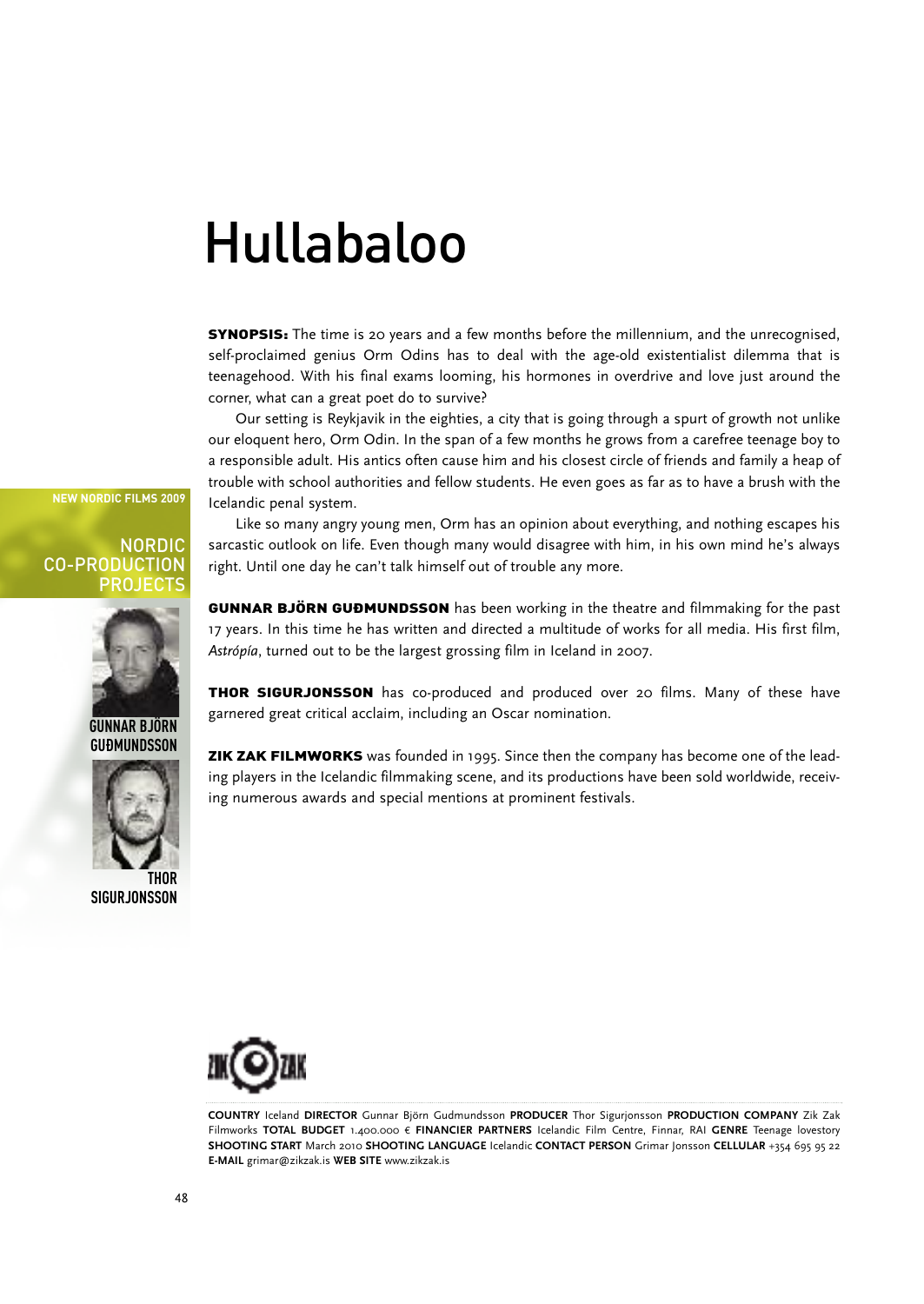## Jumble

SYNOPSIS: Gabriel is sixteen, gay and confused. Along with a few of his closest friends, he is trying to figure out who he is and where he stands in an ever changing and complicated world. When he returns to Iceland from a two-week trip to Manchester, England, all those close to him seem to think that he has changed somewhat. Having met and befriended in the UK his stylist roommate Marcus, a free thinking, rebellious teenager, it is clear he has.

Tragedy befalls this tightly knit group of friends when one of them takes her own life. Gabriel falls into a black hole of despair that makes him take a hard look at himself – which ultimately forces him to reveal a harsh, agonising secret. *Jumble* is a tale of complex and fragile relationships, where teenagers struggle with their identities, while forging their place in a sometimes unyielding society.

**BALDWIN Z** has the nature of an entrepreneur, which has helped him in the world of filmmaking thorugh "learning by doing". Baldwin Z has worked as a freelance editor, camera man and producer before he studied filmmaking in Denmark in 2005. He currently lives in Iceland and works as a director.

**INGVAR THORDARSON** has been a vigorous contributor to Iceland's cultural life. His producer credits include *101 Reykjavík* (2000)*, Eleven Men Out* (2005), the box office hit *Astropia* (2007) and *Reykjavik Whale Watching Massacre* (2009), as well as co-producing *The Bothersome Man* (2006) and *Dark Floors* (2008). This year he is co-producing *Mannerheim* with Solarfilms.

JULIUS KEMP was a co-founder of the Icelandic Film Company in 1991 and co-wrote and directed his first feature film, *Wallpaper: An Erotic Love Story* (1992). Like Thordarson, Kemp has been a major contributor to Iceland's cultural life, produced a number of short films and features, and directed several music videos. *Reykjavik Whale Watching Massacre* (2009) is Kemp's comeback to filmmaking after an 11 year absence.

**THE ICELANDIC FILM COMPANY** (founded in 1991) has developed and produced a variety of films for both local and international markets. The latest releases are *Eleven Men Out* (2005)*, Astropia* (2007) and the first Icelandic horror movie, *Reykjavik Whale Watching Massacre*, which will premiere in September 2009.



NORDIC

CO-PRODUCTION PROJECTS

**NEW NORDIC FILMS 2009**





**INGVAR THORDARSON**



**JÚLIUS KEMP**



**COUNTRY** Iceland **DIRECTOR** Baldwin Z **PRODUCERS** Ingvar Thordarson & Július Kemp **PRODUCTION COMPANY** The Icelandic Film Company **TOTAL BUDGET** 1.000.000 € **FINACIER PARTNERS** Solar Films Finland **GENRE** Teenage drama **SHOOTING START** October 12 2009 **SHOOTING LANGUAGE** Icelandic **CONTACT PERSON** Ingvar Thordarson **CELLULAR** +354 7702828 **E-MAIL** ingvar@kisi.is **WEBSITE** www.kisi.is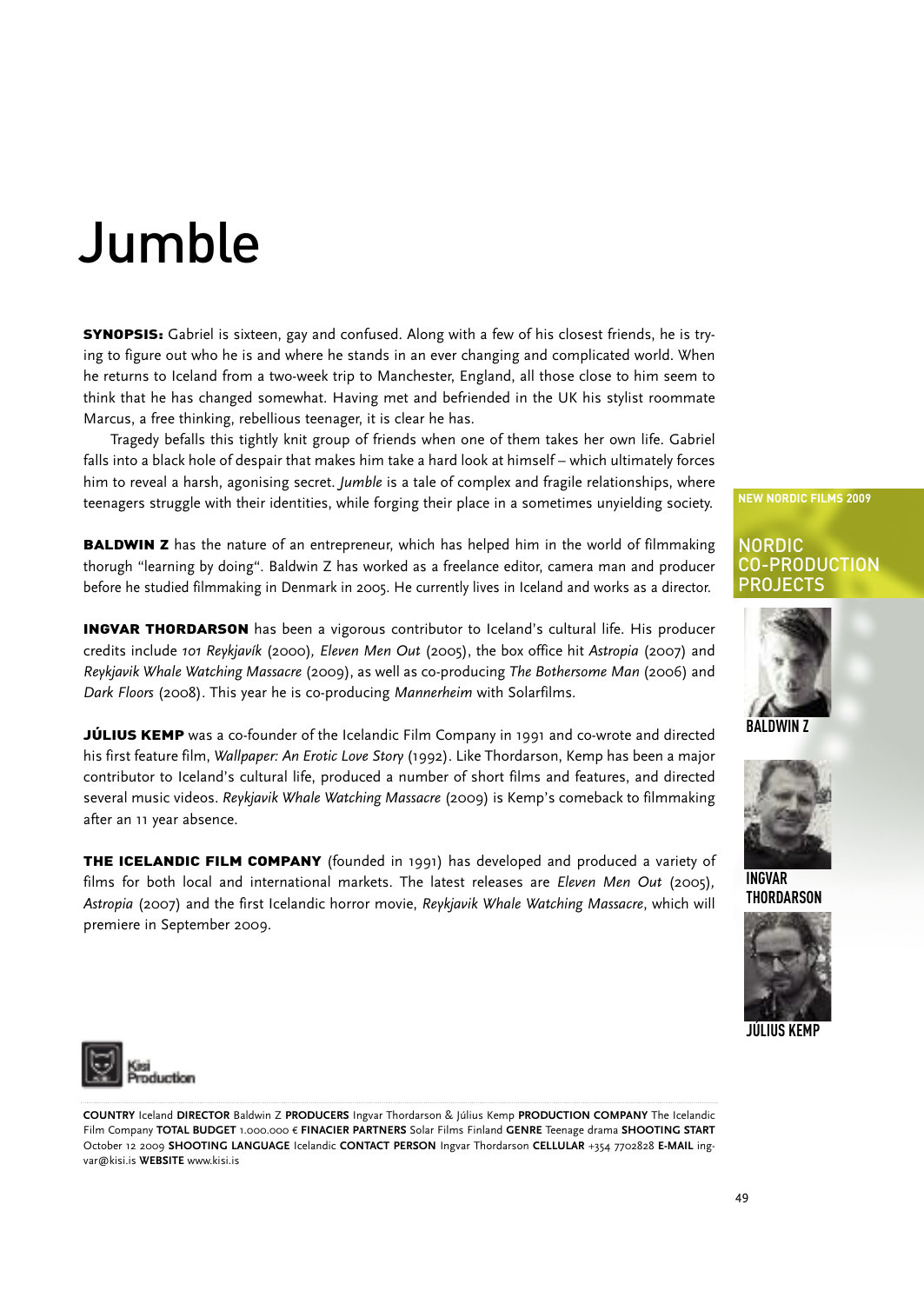## Lag

**SYNOPSIS:** Dan Persson is a former hockey player who struggles to make something of his postathletic life. With a failed marriage and a neglected daughter, he is not off to a good start. His future hinges on a business trip which has him travelling to an idyllic Swedish town for a sketchy development deal. Dan arrives jet-lagged only to find his meeting postponed. Unable to sleep, Dan visits a local pub where he meets Agata, a young woman who will spend time with him for the right price. As the sleep-deprived nights pile up, Dan begins to lose his grasp on reality. He is haunted by visions of grotesque infant-like creatures clinging to unaware victims. As the town deteriorates around him, he questions whether he is going mad or has uncovered a terrible truth. Is this beautiful town harbouring a dark secret?

#### **NEW NORDIC FILMS 2009**

### NORDIC CO-PRODUCTION PROJECTS



on *I,Robot*, *Watchmen* and *Wolverine*. In 2007, he was accepted as a director into Canada's National Screen Institute with his film *The Auburn Hills Breakdown* (2008). He has several features in development with Telefilm Canada.

GEOFF REDKNAP started as a special effects make-up artist on *The X-Files* and has since worked

KATIE WEEKLEY made her way into the film industry through the camera department. She then moved into producing short films, and now has several features in development. Her first feature film, *Stained*, will start shooting in the fall of 2009.



GOONWORKS FILMS is an incorporated company in the province of British Columbia. Its most recent film, *The Auburn Hills Breakdown* (2008), has won awards at festivals worldwide. Goonworks Films has several projects in development with Telefilm Canada.



**COUNTRY** Canada/Sweden **DIRECTOR** Geoff Redknap **PRODUCER** Katie Weekley **PRODUCTION COMPANY** Goonworks Films Ltd. **TOTAL BUDGET** 1.500.000 CAD \$ **FINANCIER PARTNERS GENRE** Thriller/Horror **SHOOTING START** TBD **SHOOTING LANGUAGE** English with Swedish **CONTACT PERSON** Katie Weekley **CELLULAR** 001+604-802-0137 **E-MAIL** goonworks@shaw.ca **WEB SITE**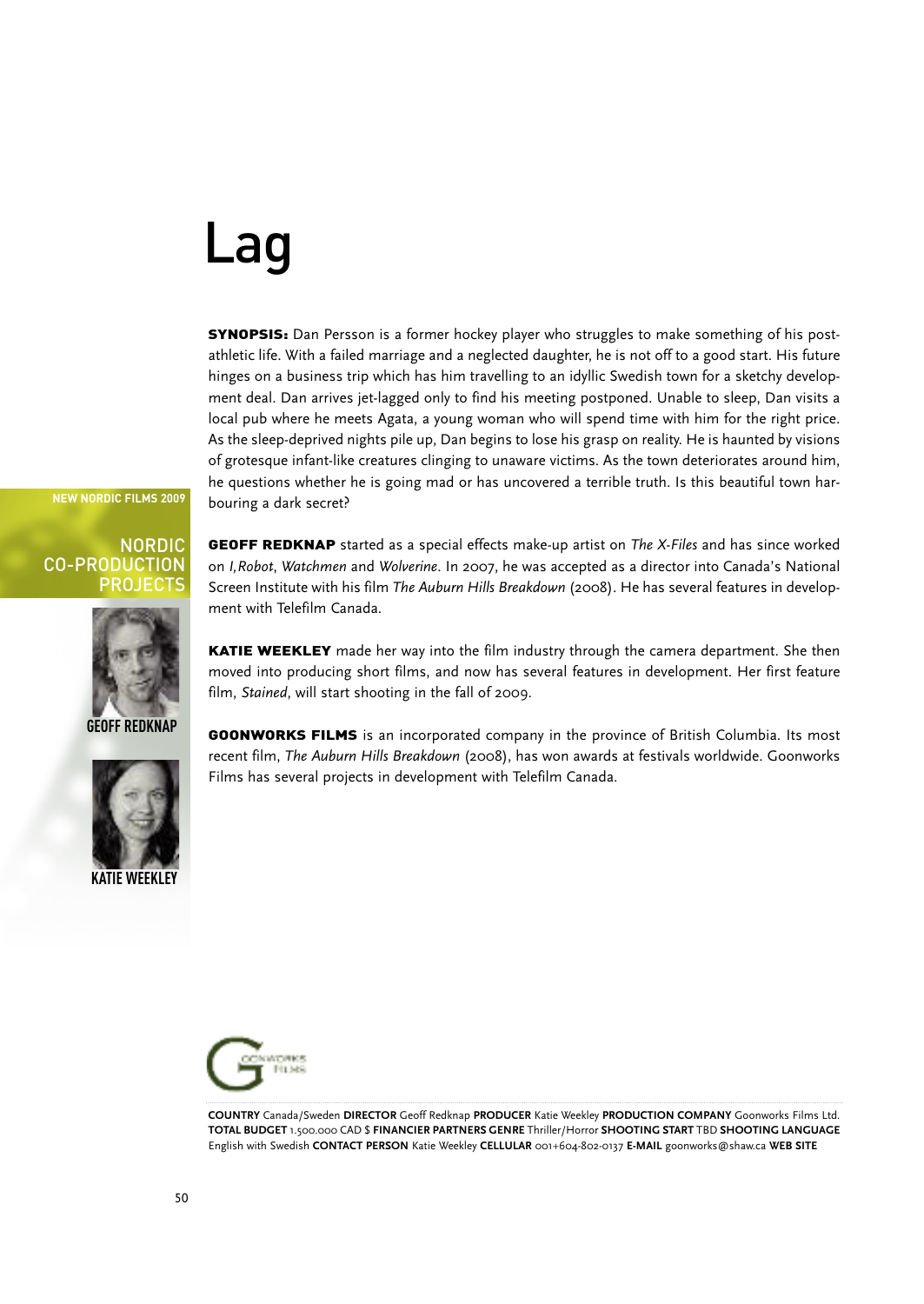# Lords of Chaos

SYNOPSIS: Based on Michael Moynihan's and Didrik Soderlind's book of the same name, the film is based on true events and revolves around the black metal sub-culture that spawned a wave of murders and Church arsons across Norway in the early 1990. *Lords of Chaos* depicts the bizarre musical subculture of Black Metal amid the stunning fjords and natural beauty of Norway. A competitive rivalry between two key members of the Black Metal music community to lay claim to the crown of most 'truly evil' incites an orgy of suicide, church arson and murder across Scandinavia. The project is a startling, horrifying examination of a natural paradise turned upside down. An indie theatrical feature in the vein of *Heavenly Creatures* or *River's Edge* targeted at worldwide male audiences aged between 18 and 25.

SION SONO is the counter-culture *enfant terrible* of Japanese cinema. His work typically addresses unsettling undercurrents of society, often sparking public outcry and controversy. He admires the works of Cassavetes, Ken Russel and Werner Herzog. Sono has a growing fan base overseas thanks to films such as *Suicide Club* (2001), *Exte: Hair Extensions* (2007) and most recently *Love Exposure* (2008) which won the FIPRESCI and Caligari prizes in Berlin.

**STUART POLLOK** is an independent producer who most recently served as Head of Production at Studio Hamburg International Production and prior to that served as Executive Vice President at Paramount Pictures-based Prelude Pictures. Stuart is a former New York finance attorney and graduate of USC film school.

He has previously worked on feature films like *One of the Hollywood Ten (2000)* and *The Conclave* (2006, executive producer).

SALTIRE ENTERTAINMENT'S *Lords of Chaos* is being produced by Stuart Pollok's production entity, Saltire Entertainment, in conjunction with Eleven Arts, a Los Angeles-based Japanese sales agent, producer and distributor. Eleven Arts is owned by producer Ko Mori.

**NEW NORDIC FILMS 2009**

### NORDIC CO-PRODUCTION **PROJECTS**







**COUNTRY** Japan/Norway **DIRECTOR** Sion Sono **PRODUCERS** Stuart Pollok & Ko Mori **PRODUCTION COMPANY** Saltire Entertainment/Eleven Arts **TOTAL BUDGET** \$2.25 Million **FINANCIER PARTNERS** Eleven Arts, CCV **GENRE** Psychological Horror/True Crime **SHOOTING START** October 2009 **SHOOTING LANGUAGE** English **CONTACT PERSON** Stuart Pollok **CELLULAR** +1 323 842 3842 **E-MAIL** spollok@saltireent.com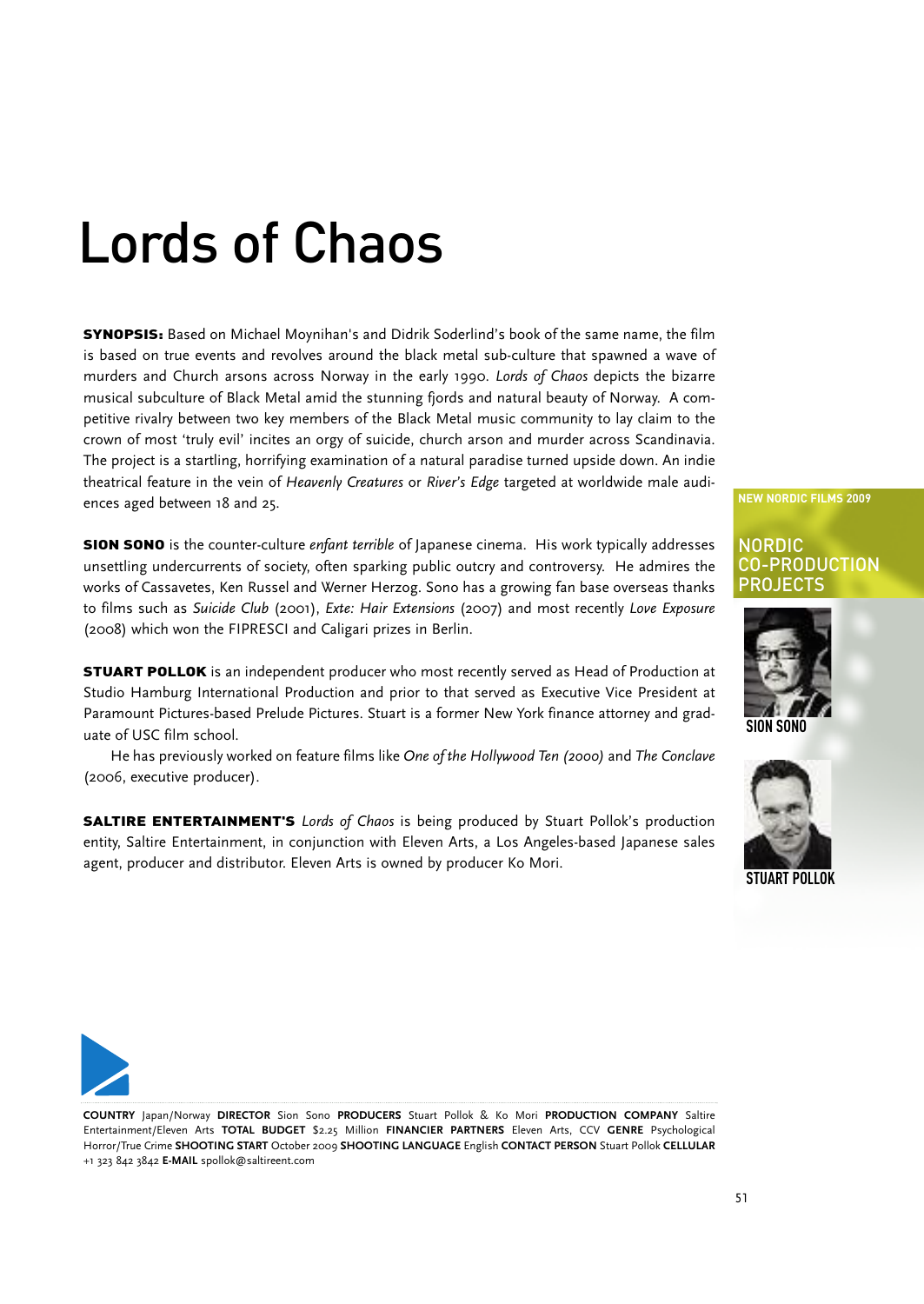### Miss Blue Jeans

SYNOPSIS: 16-year-old Välde is a fatherless boy who lives with his mother in a small flat in a late 1970s small town in Finland. Every day he must face what it's like to stand out from the crowd, in the religious atmosphere of this bleak and repressive town where everyone is expected to look and behave the same way. Punk and new wave are breaking new ground all over the world, and their rebellion speaks to Välde. He becomes an object of ridicule, forced to keep his mouth shut and has doors slammed in his face. Pike, the prettiest girl in class who Välde secretly loves, becomes Välde's measure of self-respect and success. When Pike wins the Miss Blue Jeans contest organised by the country's leading pop music magazine and begins dating the bourgeois Henri Hakala, Välde puts all his eggs in one basket. This is the beginning of Välde's seemingly impossible and painful, yet fun journey to discover himself. But everything doesn't go as Välde wanted.

**NEW NORDIC FILMS 2009**

#### NORDIC CO-PRODUCTION PROJECTS



**KINNUNEN**



**OUTI ROUSU**

MATTI KINNUNEN studied filmmaking in the Deutsche Film- und Fernseheakademi and in Hochschule den Kunste in Berlin in 1993. He got a MA in screenwriting and film directing three years later, and participated at the SOURCES 2 screenwriting workshop in 2008. Kinnunen has written and directed successful drama series for Finnish TV channels. *Headhunters* (TV4, 2003), *Me Stallarit* (MTV3, 2004), *Meidän jengi* (YLE TV2, 2006) and *Sanaton Sopimus* (YLE Drama, 2007) among others.

OUTI ROUSU has produced feature films, shorts, documentaries, series and international co-productions since 1985. Films have been awarded the state film prizes, international prizes and a nomination by the European Film Academy in 1999. Outi holds a film producer's degree and an international producer's degree EAVE. Outi is a BA in film history and she was a member of the National Cinema Council from 1997-2002.

PERIFERIA PRODUCTIONS, established in 2002 by experienced producer Outi Rousu, produces feature films, shorts and international co-productions for all audiences – for both children and adults. The company works actively in film production throughout the globe and owns a good network of national and regional funders, channels, producers as well as talent and subcontractors.

### **Periferia Productions**

**COUNTRY** Finland **DIRECTOR** Matti Kinnunen **PRODUCER** Outi Rousu **PRODUCTION COMPANY** Periferia Productions **TOTAL BUDGET** 1.800.000 € **FINANCIER PARTNERS** finance plan: Finnish Film Foundation, MTV3 Finland, Irish Film Board, Irish Tax Incentive, Samson Film, Filmpool Nord, Swedish Film Institute, Media+, Eurimages **GENRE** Bitter sweet drama **SHOOTING START** 2010 **SHOOTING LANGUAGE** Finnish **CONTACT PERSON** Outi Rousu **CELLULAR** +358 405412922 **E-MAIL** outi.rousu@periferiaproductions.fi **WEB SITE** www.periferiaproductions.fi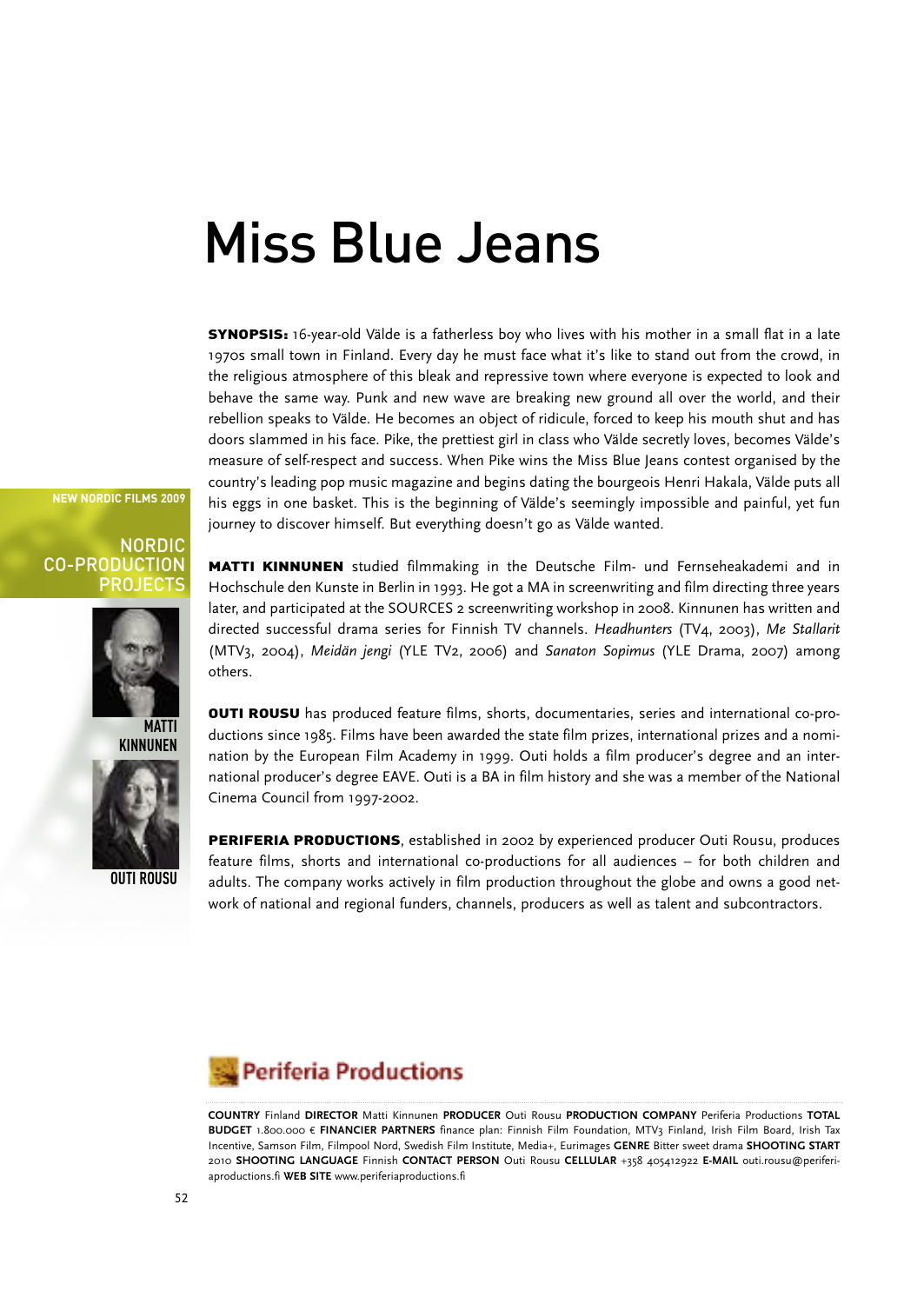### The Monotheistic Cell

**SYNOPSIS:** Martina, a German doctor and aid worker, is kidnapped by a radical Shi'ite group in Iraq. While the group try to break a deal with German officials to secure her release, a dispute develops between Martina and her guard, Ismail – who is constantly dressed in a suicide jacket – about questions of faith and belief. Ismail's readiness to make the ultimate sacrifice causes memories of Martina's own radical left wing past to reemerge. The group's behaviour towards Martina becomes progressively hostile, she loses control and becomes disoriented. During a shoot-out with a rival militia group, Ismail gets shot and later dies. Martina is set free. In Baghdad, she is subjected to questioning by an employee of the German embassy and her martyrdom becomes present for her again. The borders between memory and disinformation, nightmare and personal experience are indistinct. The questioning becomes an interrogation of the last post-mortal instance: the monotheistic cell.

**PETER OTT** studied Visual Communication at the College of Fine Arts in Hamburg. Ott made his feature debut with *Die Spur* in 1998, and often he acts as both director, producer, cutter, script writer and film composer. His most famous work is *Übriggebliebene Ausgereifte Haltungen* (2007), a documentary about the band Die Goldenen Zitronen. Since 2007 he has been connected to Merz Akademie University of Applied Arts in Stuttgart as a professor of Film & Video.

NICO HAIN studied Media Art at the State University of Design, Media and Arts in Karlsruhe. Since he worked as free editor, assistant director and cameraman, above all for commercials. 2005 - he was artistic co-worker for film at the HfG Karlsruhe. In 2006 he joined the noirfilm - since managing director of the company.

NOIRFILM FILMPRODUKTION GMBH & CO. KG is an independent production company based in Karlsruhe and with an office in Berlin, Germany. Founded in 2002 by Prof. Didi Danquart and Boris Michalski, the team was strengthened by Nico Hain in 2006. Noirfilm produces feature and documentary films for the national and international Cinema & TV market. Noirfilm is member of the German Producers Alliance – Film & TV.

**NEW NORDIC FILMS 2009**

### NORDIC CO-PRODUCTION **PROJECTS**



**PETER OTT**



**NICO HAIN**



Simproduktion grabh B so. bg

**COUNTRY** Germany **DIRECTOR** Peter Ott **PRODUCERS** Nico Hain, Didi Danquart **PRODUCTION COMPANY** Noirfilm Filmproduktion GmbH & Co. KG, Karlsruhe **TOTAL BUDGET** 1.500.000 € **FINANCIER PARTNERS** TBA **GENRE** Drama **SHOOTING START** 2011 **SHOOTING LANGUAGE** Arabic, English, German **CONTACT PERSON** Nico Hain **CELLULAR** +49 178 4025550 **E-MAIL** nh@noirfilm.de **WEB SITE** www.noirfilm.de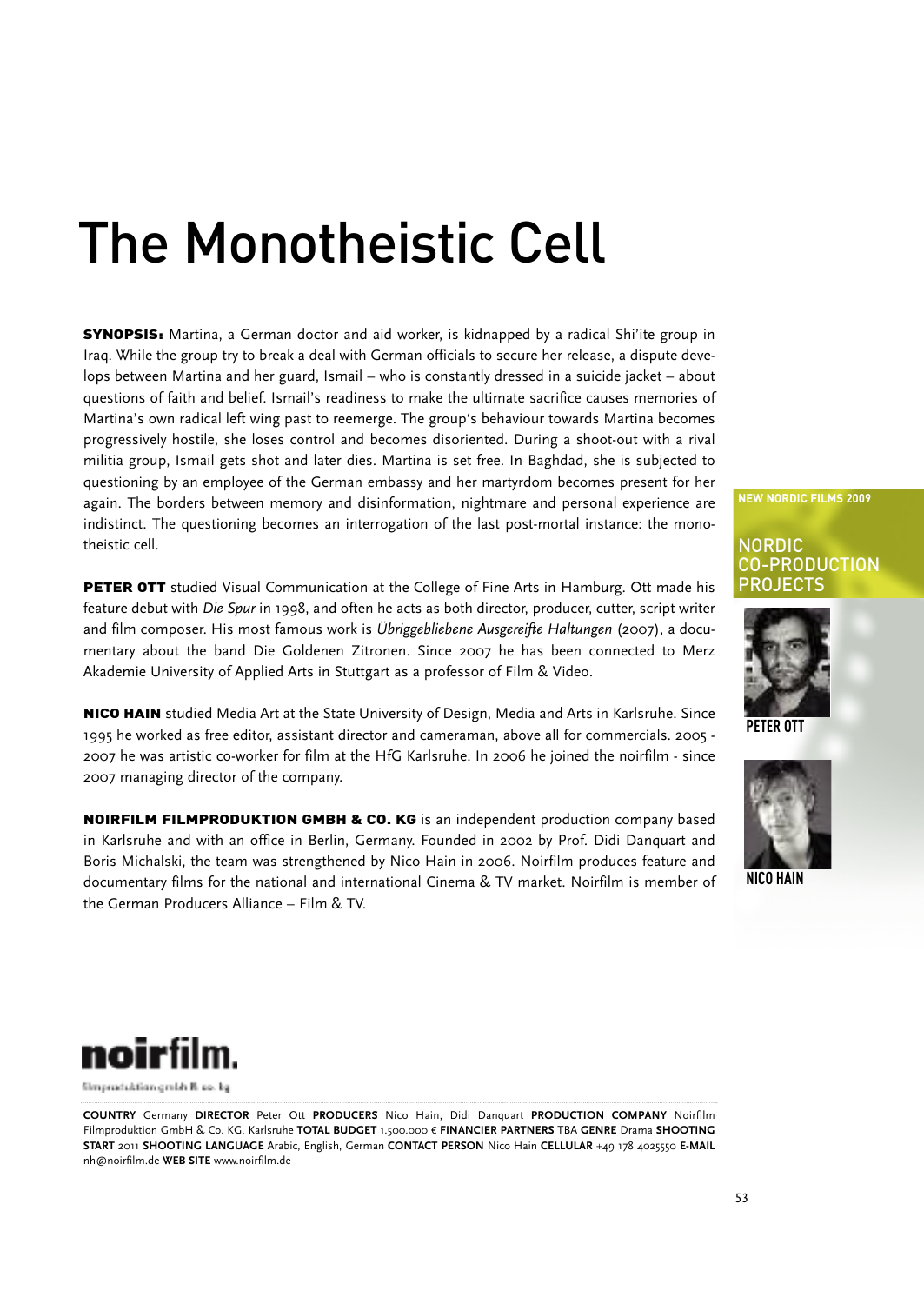### Murder at Eclipse Sound

**SYNOPSIS:** In 1920 an Inuk named Nuqallaq killed an aggressive white trader, Robert Janes. Janes had threatened to harm families and kill their dogs. Nuqallaq acted as per the Inuit tradition to protect his community. The Inuit brought back the White Man's body to the trading post and returned the trader's belongings to his friend, Will Caron. Although the Inuit acted in self-defence, this event triggered a historical chain of events that lead the Canadian Government to impose its legal sovereignty in the Arctic. That was the start of the first murder trial ever held by Canadian authorities in the Arctic, leading to an investigation for murder by RCMP Officer Robert Joy, the arrest of Nuqallaq, the setting of a court house, the sentencing of the first Inuk to jail in the Penitentiary of Stony Mountain in Manitoba, and the irreversible disruption in the life of his people.

**NEW NORDIC FILMS 2009**

### NORDIC CO-PRODUCTION PROJECTS



**ARCHAMBAULT**



**SYLVAIN ARCHAMBAULT** has a Bachelor of Fine Arts in film production. Archambault started in advertising where as a producer and then as director of 200 commercials, he has had shots around the world including the Olympic Game campaign and has become an award-winning television director. Archambault directed his first feature film in 2008.

SUZANNE GIRARD started producing co-productions in 1987, mostly with Europe. Then she produced some mini-series, including with Working Title TV and Showtime on Armistead Maupin's *More Tales of the City* with Laura Linney, then the mini-series *Nuremberg* with Alec Baldwin. Her feature film productions include *Emotional Arithmetic* and *Enter the Void*.

FILMARTO/BBR is a Montreal-based company and their productions include *Emotional Arithmetic* (2007) with Susan Sarandon, the action adventure feature *Wushu Warrior* (2008), a co-production with China, and *Enter the Void* (2009), the latest film from French director Gaspar Noe.

**COUNTRY** Canada **DIRECTOR** Sylvain Archambault **PRODUCER** Suzanne Girard **PRODUCTION COMPANY** Filmarto Inc. **TOTAL BUDGET** 5.250.000 € **FINANCIER PARTNERS** Sodec, Entertainment One (TBC) **GENRE** Period Drama **SHOOTING START** 2010 **SHOOTING LANGUAGE** English **CONTACT PERSON** Suzanne Girard **CELLULAR** in Canada only 514-231-1661 **E-MAIL** Suzanne.girard@bbrprod.com **WEB SITE** www.bbrprod.com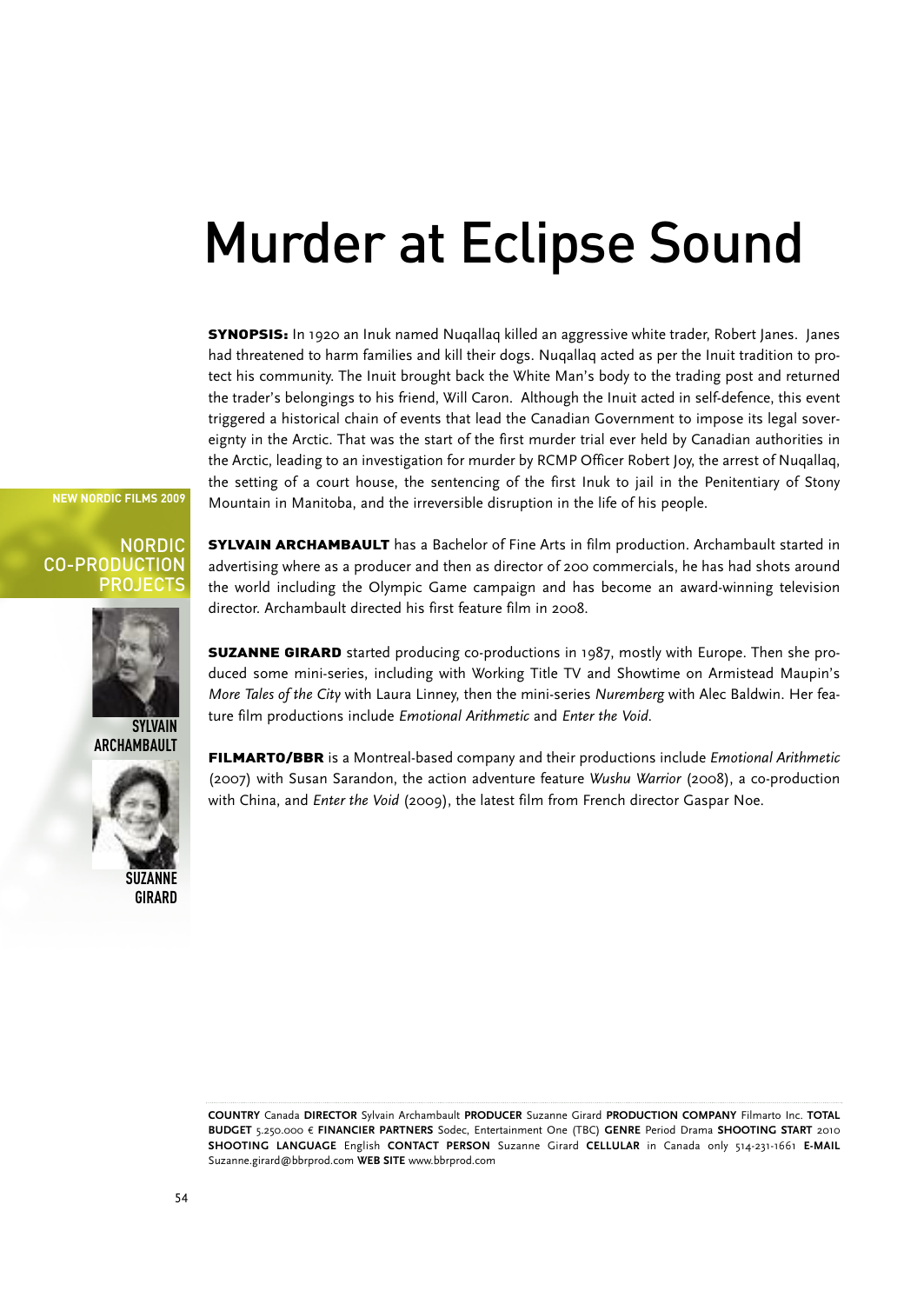# Prince of Trash

**SYNOPSIS:** Jed walks out on his former life, without destination, without explanation, and gets on a train. The 19 year old boy ends up by happenstance in a small eastern town where he soon comes face to face with the daily rigours of independent life. Of all the people in town, Jed seems to constantly run across the prickly and quick-witted Lulu. They despise each other and Lulu tells Jed outright that he's a loser and "just one more idiot in town". When autumn and cold weather arrive, Jed gets a job as the assistant of a garbage collector. Lulu turns up more and more at Jed's place and their relationship gradually changes to friendship, and as could happen, finally to love. Jed still doesn't know exactly what he wants his future to be, but instead of hiding from these questions, he can now embrace them.

RAIMO O. NIEMI began his career in the 1970s and includes several feature films and TV series. Raimo specialises in films for youth & children and families. His recent family feature films *Mystery of Wolf* (2006) and *Tommy and The Wild Cat* (1998), the winner of the Chicago International Children's Film Festival in 1999, have been awarded internationally and were box office hits in Finland.

MARKKU FLINK is a producer and screenplay writer. Flink founded POEM – Northern Film and Media Centre, later known as POEM Foundation (www.poem.fi). During 1999-2008 POEM developed, co-produced and co-financed around 100 films: shorts & docs, some TV series and feature films. Markku is a member of the board of the National Cinema Council, for the periods 2004-2006 and 2007-2009.

**PERIFERIA PRODUCTIONS LTD.** is based in the town of Oulu in Northern Finland and Helsinki. PERIFERIA produces feature films, shorts, documentaries, television programmes and international co-productions for all audiences – for both children and adults. PERIFERIA's films have been screened throughout the world and have received numerous international and national awards.

**NEW NORDIC FILMS 2009**

### NORDIC CO-PRODUCTION **PROJECTS**



**RAIMO O. NIEMI**



**COUNTRY** Finland **DIRECTOR** Raimo O. Niemi **PRODUCER** Markku Flink **PRODUCTION COMPANY** PERIFERIA Productions Ltd. **TOTAL BUDGET** 1.760.000 € **FINANCIER PARTNERS** Finnish Film Foundation, EFFC (FIN), Fuzz Film Fund (NOR), **GENRE** Romantic comedy **SHOOTING START** 1.3.2009 **SHOOTING LANGUAGE** Finnish, English **CONTACT PERSON** Markku Flink **CELLU-LAR** +358 40 5166 504 **E-MAIL** markku@periferiaproductions.fi **WEBSITE** www.periferiaproductions.fi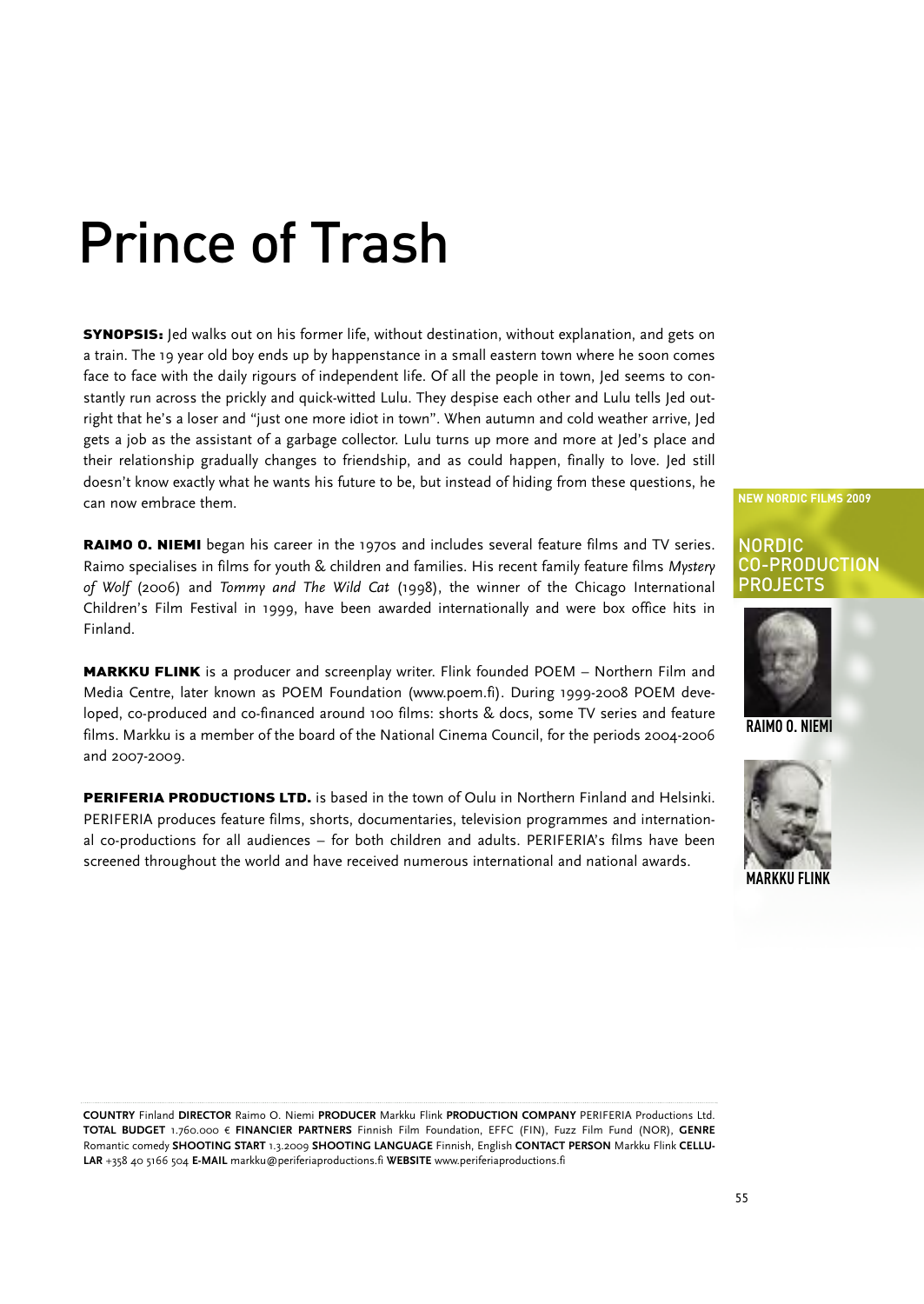### Rinnan

SYNOPSIS: Providing a unique insight into his mind and psyche, the film *Rinnan* follows the multiple personalities of the traitor Henry Oliver Rinnan, who worked as a double and triple agent in order to root out the Norwegian resistance during World War II, and his roles as a father, sadist and leader. Starting with his heyday as perhaps the most feared man in Norway in 1943 and culminating in his trial and death sentence after the war, the film follows the relationship between Rinnan and Solveig, a woman who was sentenced as a collaborator after the war. Solveig fell in love with Rinnan's persona as a resistance worker only to discover that he was nothing of what he pretended to be. While the action is largely based on true events, the creative team behind the project aims to fully depict the man and not only the legend.

#### **NEW NORDIC FILMS 2009**

#### NORDIC CO-PRODUCTION PROJ



**ANDERSEN**



**OLAV ØEN**

ANDERS T. ANDERSEN graduated from The Arts Educational Drama School in London and has worked as an actor since 1994. Credits range from several Ibsen parts at the National Theatre to the Hollywood production *The Thirteenth Warrior* (1999). He is the artistic director of Torshov Theatre, an independent part of The National theatre in Oslo. Andersen has also directed the successful mini series *The Berlin Poplar*.

**OLAV ØEN** produced several hundred commercials in the 90s before producing the feature film *Weekend* in 1999. As co-founder and CEO of Monster AS, one of the largest independent production companies in Norway, he has produced the feature films *ORPS - The Movie* (2009), *Gone With the Woman* (2007) and *Weekend* (1999) as well as the TV dramas *Orps*, *The Department* and the Emmy©-nominated *Boys Will Be Boys*.

**THE MONSTER COMPANIES** consist of the holding company Monster AS and the subsidiaries Monster Commercials, Monster Entertainment and Monster Film. Trond Kvernstrøm and Olav Øen founded the companies in 2001. Monster AS had an annual revenue of approx. 20 million Euro in 2008. Monster Film develops and produces feature films and TV dramas.



**COUNTRY** Norway **DIRECTOR** Anders T. Andersen **PRODUCER** Olav Øen **PRODUCTION COMPANY** Monster Film **TOTAL BUDG-ET** 3.500.000 € **FINANCIER PARTNERS** SF Norge, Monster, Media, NFI **GENRE** Drama **SHOOTING START** Spring 2010 **SHOOTING LANGUAGE** Norwegian / German **CONTACT PERSON** Håkon Briseid **CELLULAR** +47 98629815 **E-MAIL** hakon@monstermail.no **WEBSITE** www.monstersite.no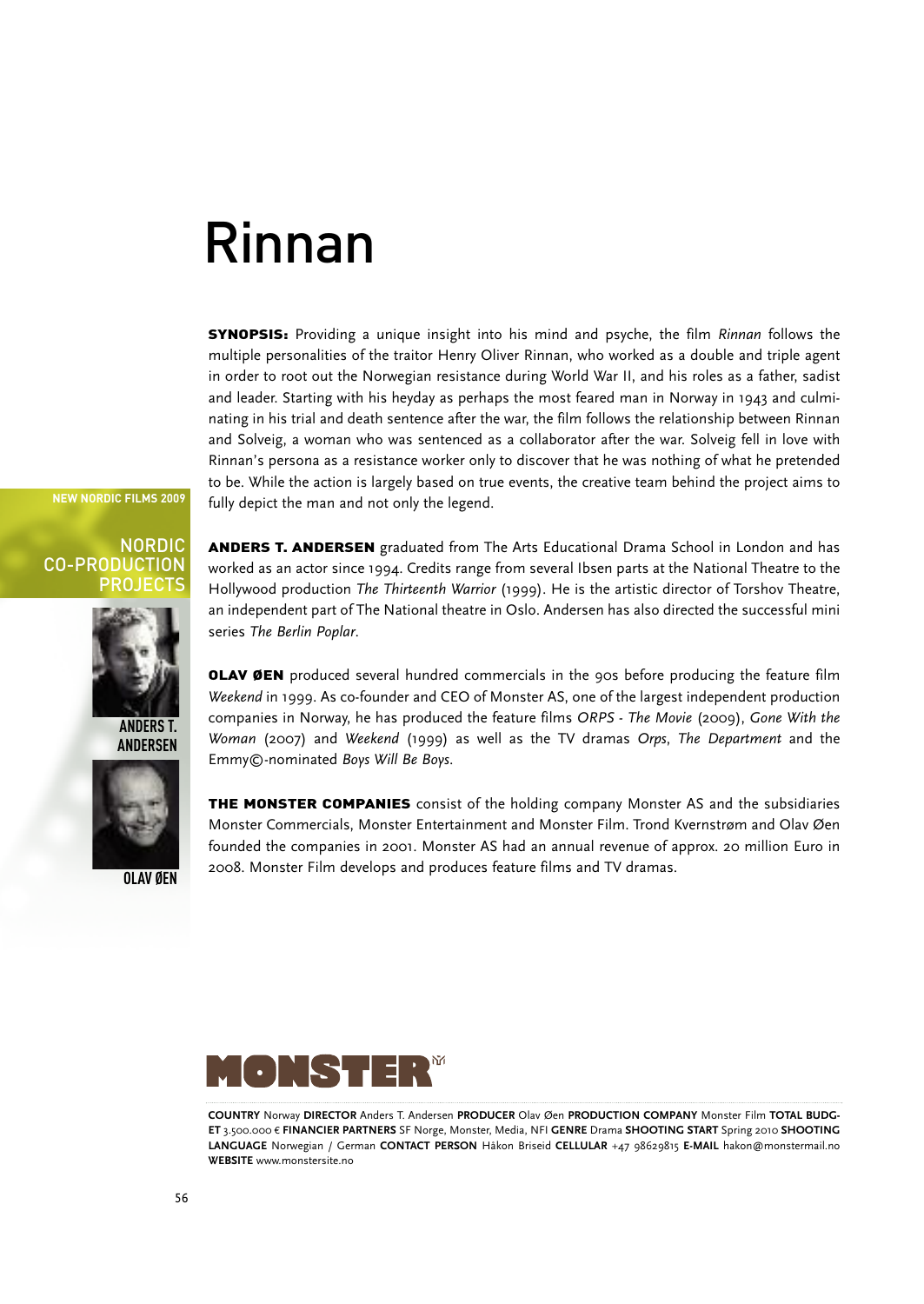# The Sanctuary

**SYNOPSIS:** After losing her only child in a tragic fire, Sara goes to a reclusive Buddhist retreat high up over the remote Luster Fjord in Norway. Before World War II the building was a tuberculosis sanctuary for children. But in the chaos of Germany's invasion some of the children were left alone at the sanctuary and eventually died. At the retreat Sara almost immediately starts to hallucinate about the children from the past. The closer Sara gets to the story of the house, the more this story intervenes with her own. When her son was killed in the fire, she had left him alone at home. Now she's afraid that he seeks revenge. Gradually Sara starts to doubt her sanity and at the same time terrible actions take place at the retreat.

**THERESE JACOBSEN** has worked with short films since 1993. Her films have been recognized in Norway as well as abroad, and she has received several prizes for her work. She has collaborated with the producer Maria Ekerhovd on her two last films, *Naîn* (2007) and *Forewarning* (2008)

MARIA EKERHOVD produced the short film *Sniffer,* winner of the Palme d´Or at the Cannes International Film Festival in 2006. She was employed as a producer at Alligator from 2005 to 2007, after which she established Kong Film with her co-workers. She has produced numerous short films and commercials, and in 2009 her first two features as producer are released: *The Storm in My Heart* and *Vegas*.

KONG FILM AS focuses on the development and production of feature films and line productions. Kong Film is releasing the company's first two feature films in 2009, *The Storm in my Heart* (co-produced with Cinenord Spillefilm AS) and *Vegas*. Kong Film AS has line-producers and the expertise that will secure choosing the best location for a most cost-effective shoot.

**NEW NORDIC FILMS 2009**

### NORDIC CO-PRODUCTION **PROJECTS**



**THERESE JACOBSEN**



**MARIA EKERHOVD**

**COUNTRY** Norway **DIRECTOR** Therese Jacobsen **PRODUCER** Maria Ekerhovd **PRODUCTION COMPANY** Kong Film AS **TOTAL BUDGET** 2.300.000 € **FINACIER PARTNERS** NFI, VestNorsk Filmsenter, Sparebanken Vest **GENRE** Psychological thriller **SHOOTING START** 2010 **SHOOTING LANGUAGE** Norwegian **CONTACT PERSON** Maria Ekerhovd **CELLULAR** +47 95188118 **E-MAIL** Maria@kongfilm.no **WEBSITE** www.kongfilm.no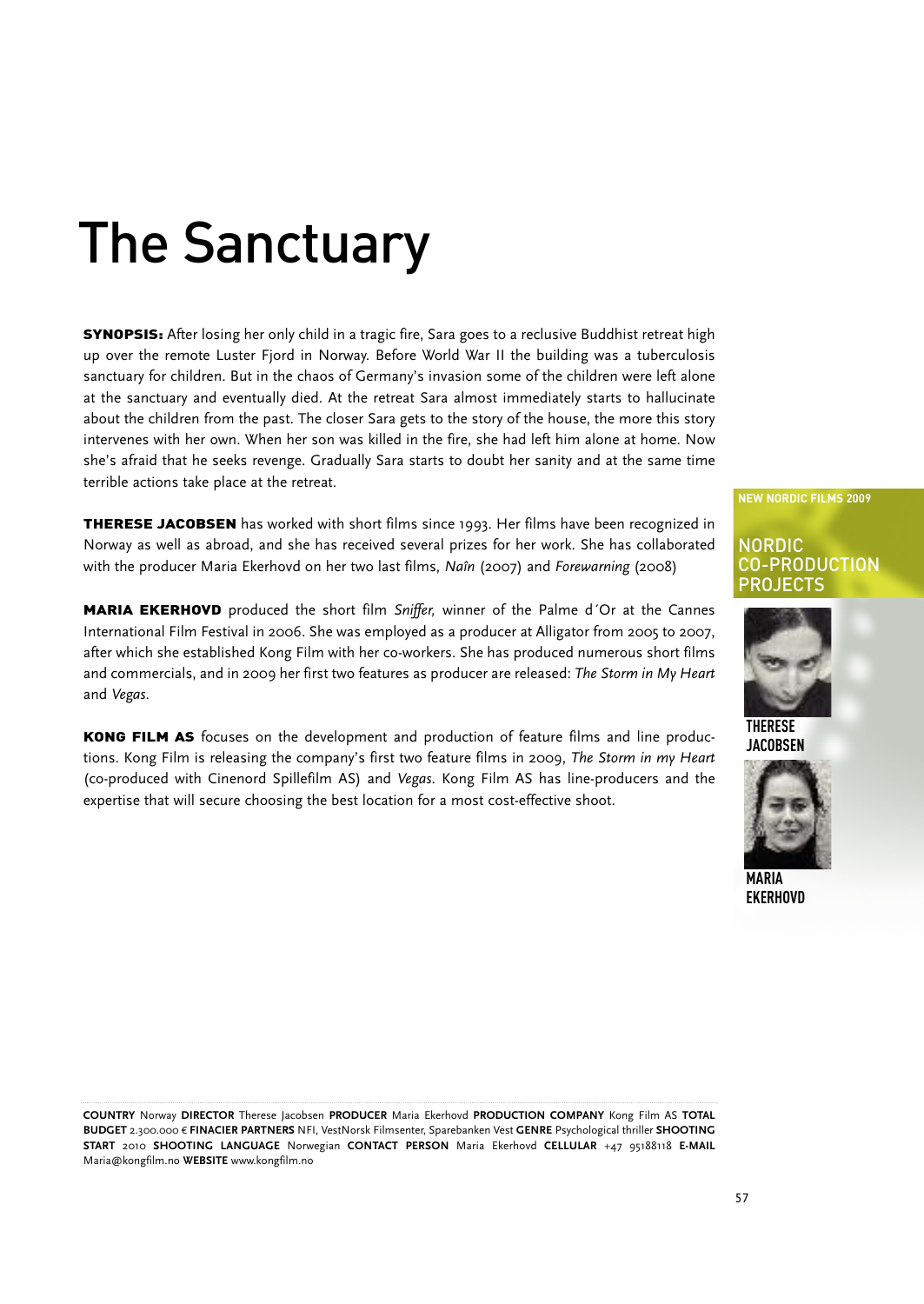### Soran 's Way

**SYNOPSIS:** Soran is sixteen years old and lives in a small village in Kurdistan. His father is dead and Soran is the one who makes the decisions in his family. The son of the great Aga comes to their home and asks for the hand of Soran's big sister, Nermin. The prospects look good. Only one person is not pleased, and that is the key person herself. Somewhat later, Nermin disappears without a trace. This is a slap in the face, not only for Soran and his family, but it is also a severe insult to the great Aga and his son. Soran is given the difficult task of travelling to where they stay, to restore the family's honor. In Istanbul he meets Soma, a 17-year-old girl. She dreams of rejoining her father in Hamburg and survives on her own in Istanbul by living the life of a thief. Soran also finds his sister, but she runs away once again. Soran is forced to follow her, and this time to Europe.

**NEW NORDIC FILMS 2009**

#### NORDIC CO-PRODUCTION PROJECT





**GJERDRUM**



**STEIN B. KVAE**

HISHAM ZAMAN studied film directing at the Norwegian Film School and has made several awardwinning shorts. Zaman had what is the biggest breakthrough in the history of Norwegian cinema when *Bawke* won five awards, including The Golden Chair and Prix UIP Grimstad.

FINN GJERDRUM co-founded BulBul Film A/S in 1995 together with director Bent Hamer, where he worked as a producer and managing director.

In 1998 he co-founded Paradox Produksjon A/S together with director Erik Poppe and producer Torleif Hauge. Here he heads the feature film department while specialising in development and serving as managing director of the company.

**STEIN B. KVAE** is co-founder of the idea firm "Stig og Stein", and initiator of the merger of Norwegian design and communication schools - Westerdals School of Communication - where he served as managing director. Stein joined Paradox in 2001, as Chairman of the Board, and has been producing together with Finn Gjerdrum since 2005 (Pitbullterje).

PARADOX was established in 1998 and produces features and documentaries with a focus on young directors that want to make a difference. Paradox has produced and co-produced fourteen feature films, such as the Palme d'Or winner *Dancer in the Dark* (2000) and the award-winning *Troubled Water* (2009).



**COUNTRY** Norway **DIRECTOR** Hisham Zaman **PRODUCERS** Finn Gjerdrum and Stein B. Kvae **PRODUCTION CONMPANY** Paradox **TOTAL BUDGET** 2.700.000 € **FINANCIER PARTNERS** Norsk Filminstitutt, Mitos Film (Germany), Max Productions (Greece) **GENRE** Drama **SHOOTING START** Feb-mars 2010 **SHOOTING LANGUAGE** Norwegian, Kurdish, Turkish, Greek, German. **CONTACT PERSON** Peter Bøe **CELLULAR** +4790918268 **E-MAIL** peter@paradox.no **WEB SITE** www.paradox.no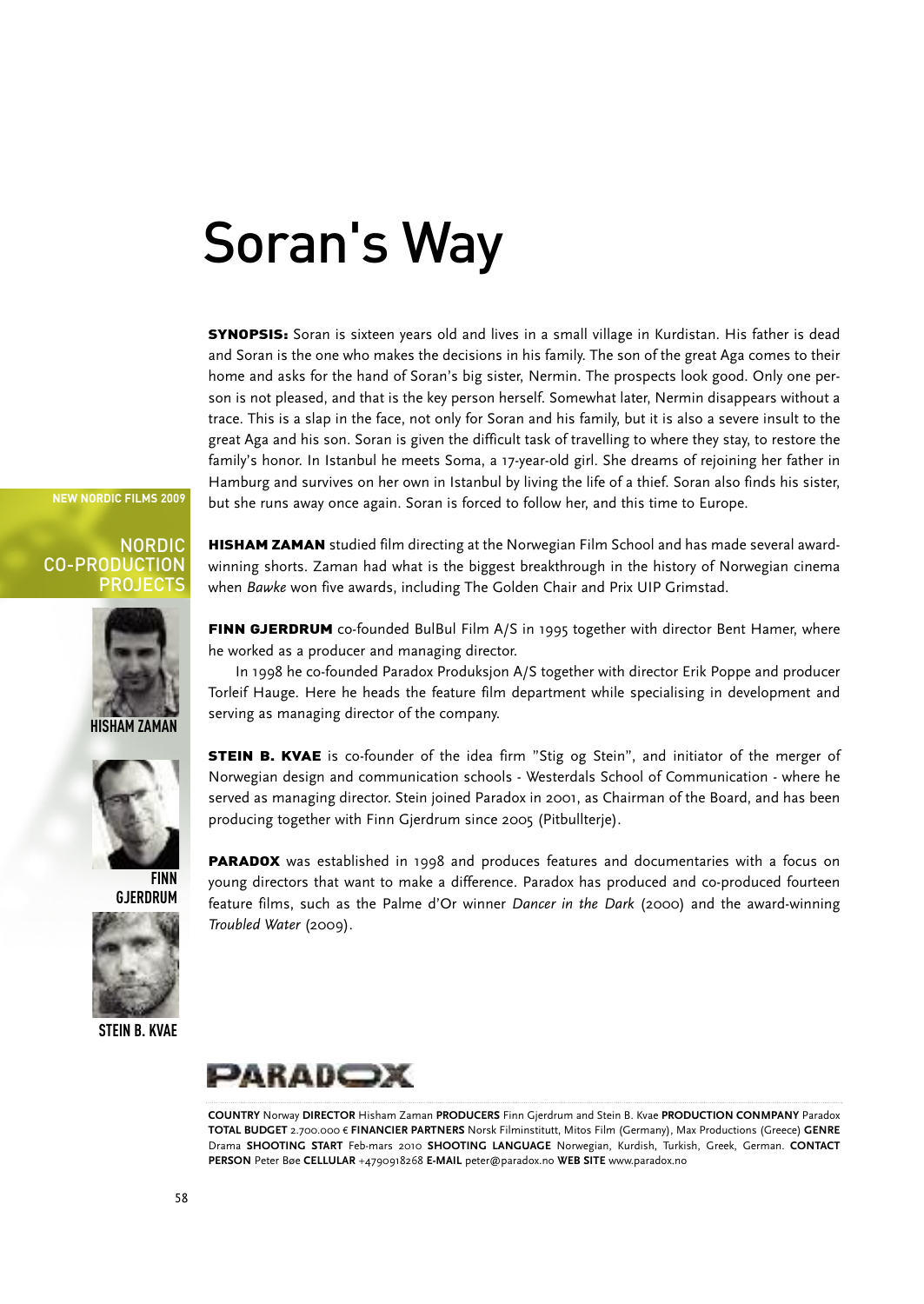## Valhalla

SYNOPSIS: A Viking tale of epic proportions, *Valhalla: Rise of the Viking Nation* follows Leif Eriksson and his brother Thor as they set off on a quest to invade Ireland at the request of King Olaf of Norway, in exchange for the freedom of their exiled father, Erik the Red. As they prepare for the invasion, Leif falls in love with Olaf's daughter, Princess Thora, who is already betrothed to the Swedish King. The lovers say a tearful goodbye, thinking they will never meet again. While in Ireland, the Vikings introduce their systems of justice and voting to the Irish people, who respond well until war breaks out between the Vikings and the overthrown Prince of Ireland. *Valhalla* embarks on a story of two brothers at odds drawn together to strengthen the Nordic Empire and to bring retribution to a father wrongly accused.

LEIF BRISTOW is the CEO and President of Knightscove Media Corp., which finances, produces and distributes feature length films for the family entertainment market. Along with producing three award-winning feature films, *Virginia's Run* (2002), *Kart Racer* (2003) and *Blizzard* (2003), Leif coordinated the financing and Associate Produced three HBO series titled *The Composers' Specials*, *The Inventors' Specials* and *The Artists' Specials*, which went on to win numerous awards including multiple Emmy's, and the Cable Ace Award. He is currently in pre-production on his directorial debut, *Sophie*, which is expected to be released in 2010.

KNIGHTSCOVE MEDIA CORP. is a fully integrated Canadian entertainment company which, along with the acquired Morningstar Entertainment Inc., specialises in the distribution, creation and financing of high quality live action feature films and television productions for the whole family.

#### **NEW NORDIC FILMS 2009**

#### NORDIC CO-PRODUCTION **PROJECTS**



**LEIF BRISTOW**



**COUNTRY** Canada **DIRECTOR** Leif Bristow **PRODUCER** Leif Bristow **PRODUCTION COMPANY** Knightscove Family Films Inc. **TOTAL BUDGET** Approximately \$ 20.000.000 **FINANCIER PARTNERS** TBD **GENRE** Action / Adventure **SHOOTING START** 2010 **SHOOT-ING LANGUAGE** English **CONTACT PERSON** Leif Bristow **CELLULAR** +1 416 420 8482 **E-MAIL** leif@knightscove.com **WEB SITE** www.knightscove.com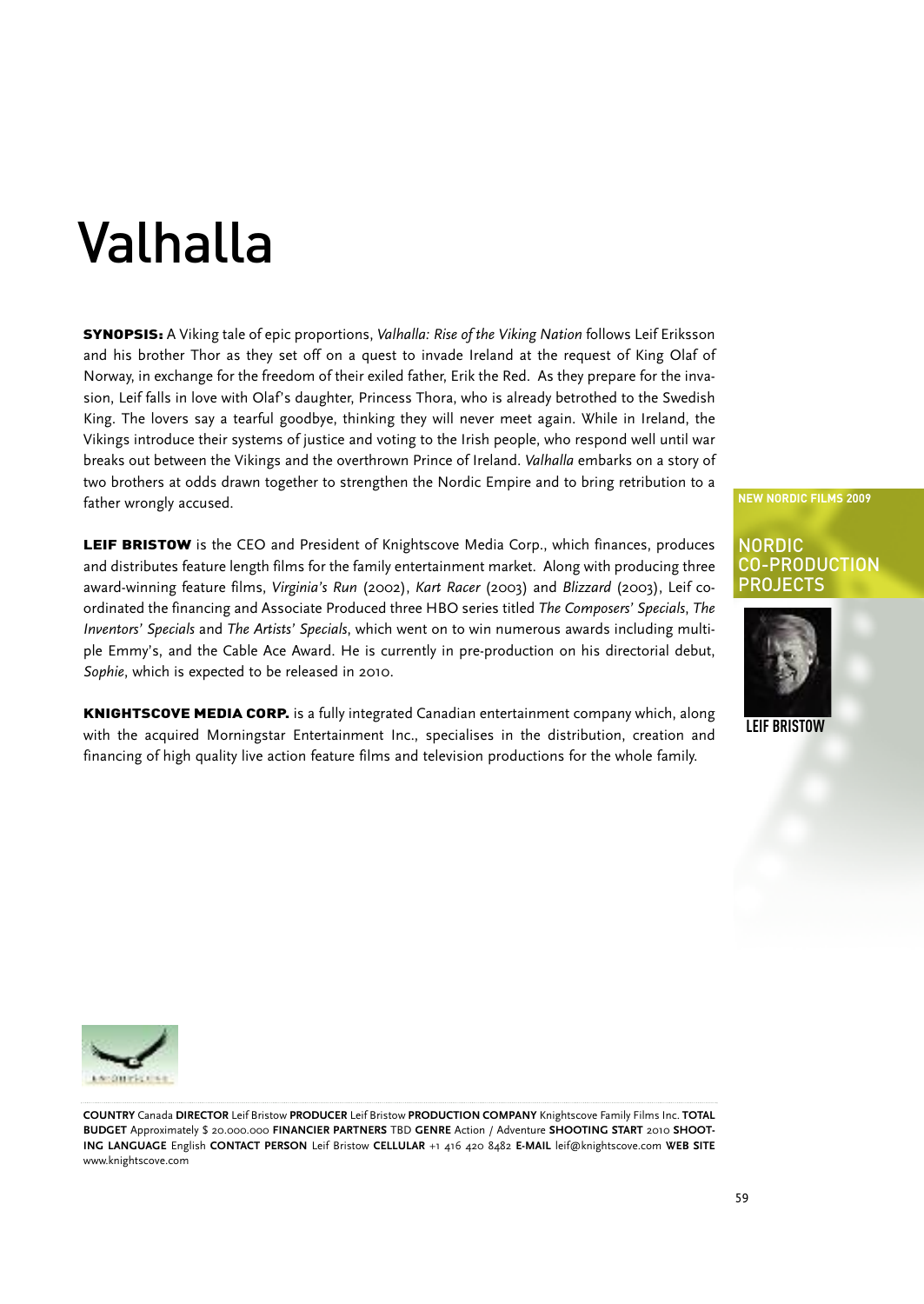### The Wreck of the Empress

SYNOPSIS: *The Wreck of the Empress* tells the story of the sinking of the Empress of Ireland in the St. Lawrence River in May 1914 and the subsequent government enquiry. It is the story of the captain of a transatlantic passenger liner who ran his ship into a Norwegian collier in a fog, killing over a thousand people. It is the story of a woman who survived the disaster, losing her husband and her boy whose body she has to fight to recover. And finally, it presents the moral dilemma of being true to oneself and at the same time loyal to the company, during a Commission of Enquiry opposing a multinational in the transport industry and a tiny Norwegian coal-hauling firm. This is not the usual kind of disaster movie, but a reflective human and courtroom drama played out on the eve of WWI.

**NEW NORDIC FILMS 2009**

#### NORDIC CO-PRODUCTION PROJECTS



NICHOLAS KINSEY is a versatile and technically proficient filmmaker who has hosted co-production seminars and written technical articles on film editing. His knowledge of the industry is wideranging, having been a director of photography, a scriptwriter, and a film editor. As director, his feature films includes *Short Change* (1989), *Women Without Wings* (2002) and *My Best Friend's Deception* (2008). His producer credits include *Lakefront* (2002) and *The Backup Man* (2006).

CINEGRAPHE PRODUCTIONS is a Canadian film production house founded in 1976 with offices in Quebec, New Brunswick, and Nova Scotia. Over the years, the company has produced some five hundred films and videos and won numerous awards.

**COUNTRY** Canada **DIRECTOR** Nicholas Kinsey **PRODUCER** Nicholas Kinsey **PRODUCTION COMPANY** Cinegraphe Productions Inc **TOTAL BUDGET** US \$ 10.000.000 **FINANCIER PARTNERS** Great Southern, Auckland, NZ **GENRE** Historical drama **SHOOTING START** 2010 **SHOOTING LANGUAGE** English **CONTACT PERSON** Nicholas Kinsey **CELLULAR E-MAIL** cinegraf@videotron.ca **WEB SITE** www.cinegraphe.net